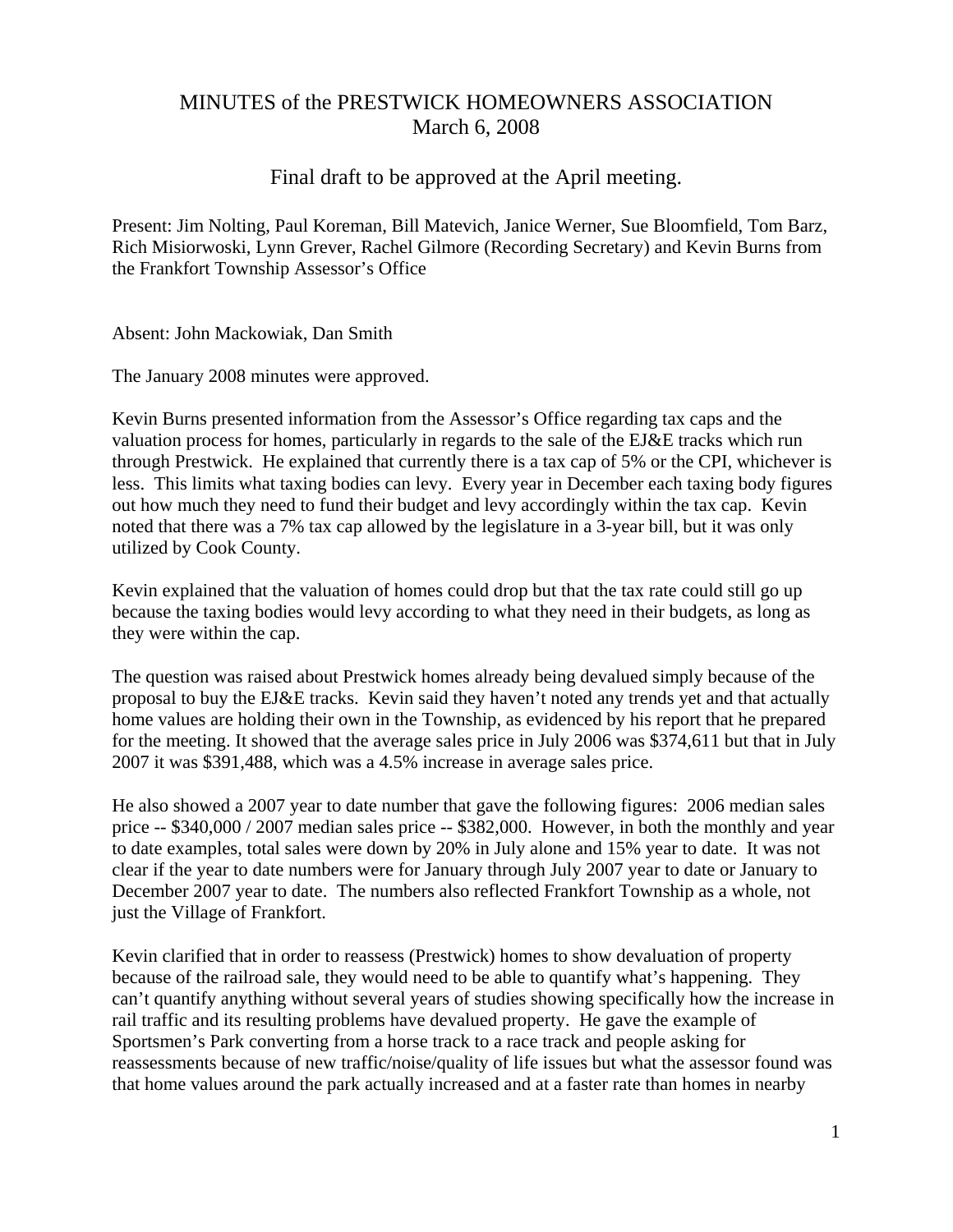neighborhoods. However, Rich noted that Barrington has a projection that their home values have already decreased by 20% just because of the proposed sale.

Kevin stated that he lives in Sandalwood and that he started the web site www.stopthelincolnwaywhistle.com to raise awareness and get dialogue going about the sale. However, it is his opinion, based on his research and efforts, that nothing is going to stop this sale from going through. However, there are things that can be done to gain concessions. He feels the primary issue right now is safety, not only with first responders time and ability to deal with emergency situations on either side of the tracks but also the hazmat issues. There are 36 communities along the EJ&E who would need to be able to handle hazmat disasters. They are currently unprepared to do so. Kevin noted that CN handles a lot of hazmat transportation and has already stated that the number of hazmat cars traveling on the EJ&E will increase dramatically. He also noted that a nuclear power plant just closed in Lake County, and it's his belief that CN will be transporting spent nuclear fuel rods along these tracks.

He said that there is nothing the Assessor's Office can do officially to help fight the sale and that it needs to be fought at a regional level so that no single community gets stigmatized.

Kevin stated that one thing that may give our south section a little leverage is that a portion of the EJ&E tracks goes through Park Forest-owned property and Park Forest would have to approve the sale to CN. That ownership may win a few concessions; otherwise, Kevin felt that any mediation of crossings or noise/safety issues would be done up north where there are more influential political leaders, unless our local communities start making more noise as a whole.

Rich made an official request to Kevin/the Assessor's Office to reassess the value of Prestwick homes and lower the tax bills based on the proposed sale of the EJ&E tracks.

The January minutes were approved.

#### ENTRANCES

1. Address Stones

After visiting Galassi and learning that the \$1100/stone does not include installation, Paul prepared a proposal stating that he can use the same limestone stones and have them engraved and installed for a total cost of \$7,223. Paul will buy direct from Galassi's source and use Joliet limestone which has a higher iron content so the stones look browner. This will match what is in the beds already. Maurice Moore Memorials will do the engraving and put a little black in the etching to highlight the words. Paul will guarantee the stones for 5 years. He will also prepare wooden mock-ups that can be put in the beds first to see how they look.

The mock-ups can go in after March 15 when his crews start. The stones will take about a month to engrave so they can be installed in mid to late April.

Jim noted that there is \$33,000 in checking/savings, plus PHA will get \$3,000 from the Village to put toward the project.

Lynn moved and Bill seconded to award Paul the contract and to begin work. All were in favor.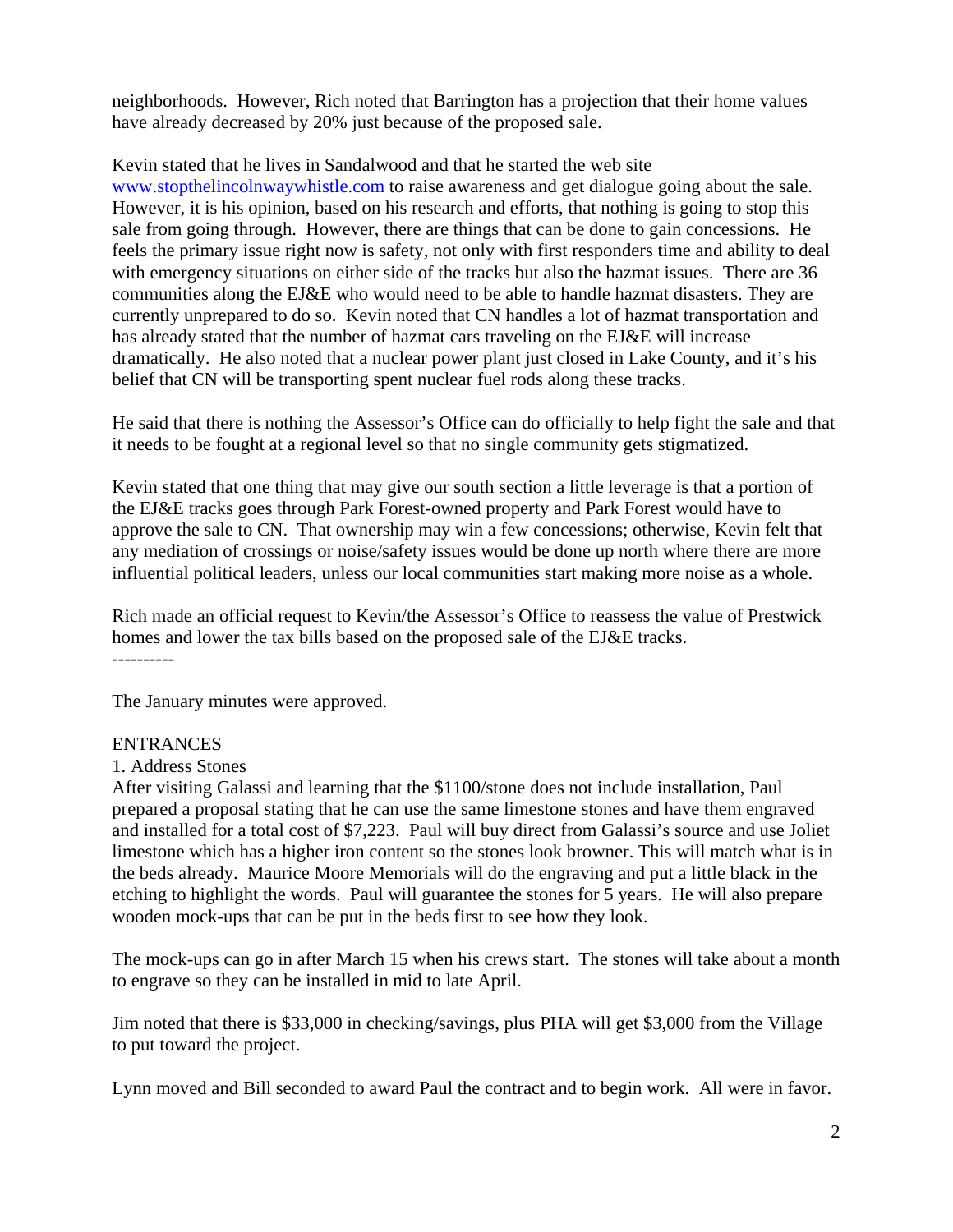## 2. Maintenance Agreement for Beds

Paul prepared a proposal for the entrance beds and noted that he has received the contract to do the Prestwick Drive entrance bed from PCC. He will put in annuals and mums and upkeep all 5 entrances. However, he noted that last year he took quite a loss on the work he performed. His proposal reflects the true cost of approximately \$9,000. The PHA Board agreed that they have researched maintenance contracts in the past few years and that Paul's price is fair.

Rich moved and Sue seconded to award Paul the maintenance contract. All were in favor.

## ARC

Tom reported that Tim Kazmierczak applied for deck plan approval on behalf of the Kristoffs at 819 Highland. There are possible drainage concerns. PHA approved the plans, stipulating that run off water cannot go onto neighboring property. There will be a \$25 plan review charge.

## GOVERNMENTAL

#### 1. EJ&E Sale

Discussion continued on the CN RR issue in view of Kevin Burns' presentation. Jim asked the board members to decide if they wanted to continue the fight at the micro level (locally) or at the macro level (regionally) or some combination thereof. The following was decided:

- ¾ ACTION ITEM: Jim will call Jerry Ducay and get the most recent update in terms of what the Village is doing to fight CN.
- $\triangleright$  ACTION ITEM: PHA will rally homeowners to attend the next open meeting held by the Village (TBA in March) and ahead of time will give Jim Holland a list of points PHA would like addressed that evening

#### 2. BETA

Bill reported that the selection takes place in May. He will keep PHA posted.

#### 3. Earth Day

Bill reported that April 26 is Earth Day in the Village.

- $\triangleright$  ACTION ITEM: Bill will send an email to Jim with the details, and Jim will distribute to the email list looking for volunteers from PHA.
- $\triangleright$  ACTION ITEM: Sue will give the info to Travis to put on the web site.

#### SOCIAL

Discussion was held on the PCC Jimmy Buffett party to be held Saturday, July 5. Tom reported that PCC would like to do fireworks that night and is asking PHA to support that financially. The Board agreed to contribute the \$1600 budgeted for Social, as well as an additional \$900 to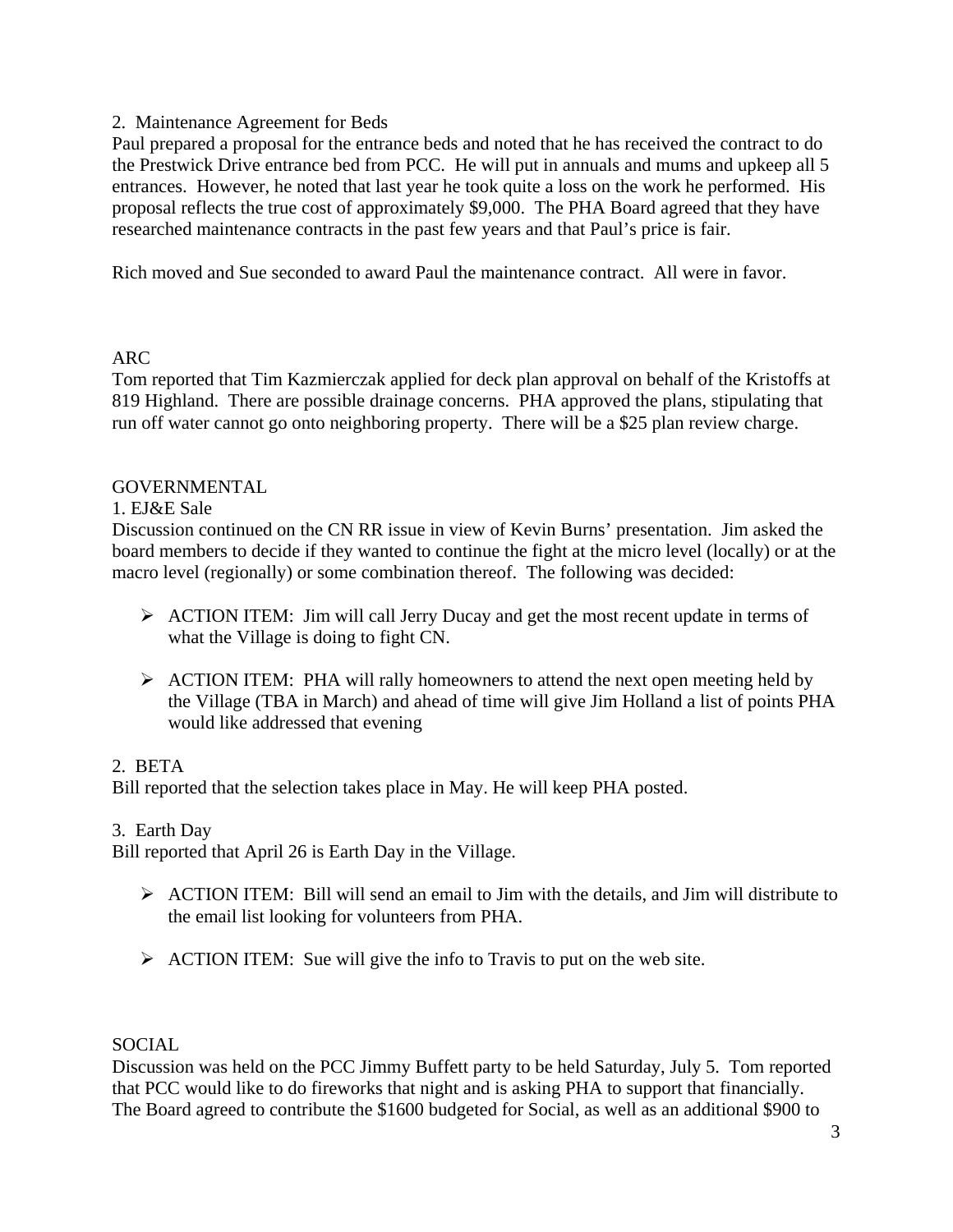fund the minimum \$2500 contribution requested by the Club. They will also solicit donations from PHA members.

- $\triangleright$  ACTION ITEM: Tom will let the Club know that PHA will contribute at a minimum \$2500 to fund the fireworks. PHA will also solicit donations through a letter and likely be able to give the Club additional funds.
- $\triangleright$  ACTION ITEM: Tom will ask the Club if PHA can offer tickets to its members to the Jimmy Buffett party like it does for the Oktoberfest, even though not all are Club members.
- ¾ ACTION ITEM: The PHA Board will send out a letter soliciting donations for the fireworks.

## MEMBERSHIP

## 1. Membership Directory

Tom reported that Jan from Repro did die recently. Carmen is able to still do the directory printing; however, a new Prestwick resident has approached Tom about printing the directory for free if he can have a full page ad.

Rachel noted that one advantage to the process this year is that the ads are all set up already. Ad layout was a huge headache last year with businesses submitting illegible, low resolution copy that Jan had to spend a lot of time on to look presentable. PHA does not have that original artwork anymore. This year advertisers were given the option to simply renew their ad. If you switch printers, you may have to recontact all the renewals and have them send new artwork and lay out all new ads.

The possibility was raised of offering to buy the ad layout from Repro. Tom said he was not sure if the new resident was willing to lay out and print or simply print the directory. He is meeting with the guy during the third week of March and will let the board know.

Rachel reported that she only has 18 ad commitments. Of that 18, 11 are renewals from last year's 48 advertisers. Tom reported that he has an additional 10 in his office.

- $\triangleright$  ACTION ITEM: Rachel will call Sue to get a list of the renewals that Tom has.
- ¾ ACTION ITEM: Rachel will send a reminder letter to last year's advertisers about the deadline.

## 2. Map in Directory

After discussion, it was decided that instead of a map, the board would like to see a cross reference section by street/address/homeowner name so you know who your neighbors are. This may increase the total cost, but it was felt that it would be more useful than a map.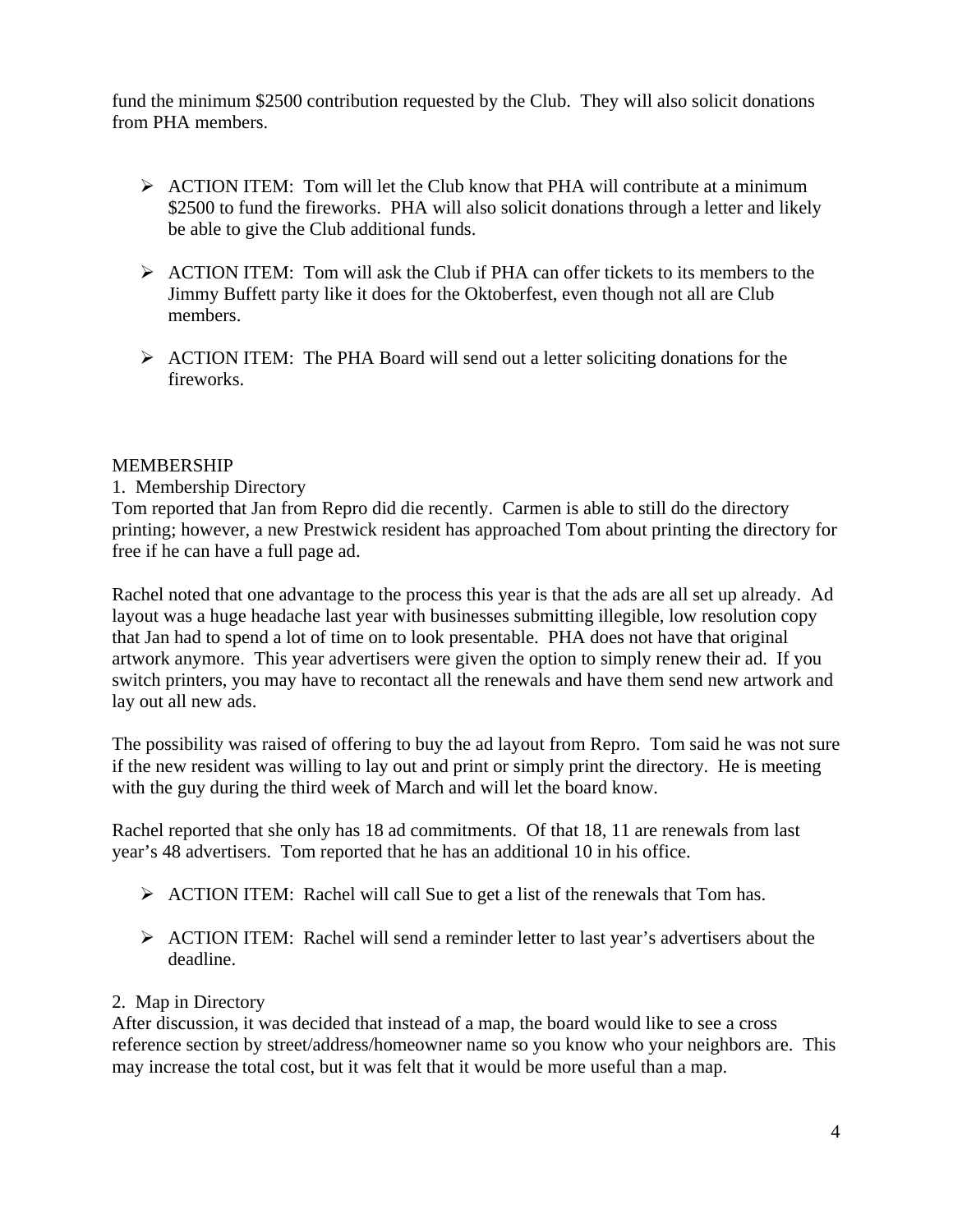3. PHA Membership Card

The board agreed that it would like the back page to feature a tear out card that identifies people as PHA members. Possibly this card could also be used for the Sherwin Williams Neighbor to Neighbor program or Alsip's discount/rebate program.

4. Sherwin Williams Neighbor to Neighbor Program

This program has been offered to PHA by the Frankfort Sherwin Williams store. It features a 15% discount off all paint products at the Frankfort location, as well as 3% back as a rebate to PHA from all member sales in a year. Lynn noted that Alsip has a similar program

 $\triangleright$  ACTION ITEM: Jim will call Alsip and see if PHA can participate in the rebate program.

## 5. SIAM Card

Tom reported that Cindy Heath would like to work with PHA to increase sales of the SIAM card in Prestwick. Options might include putting a sales display in Tom's office or at PCC during Oktoberfest. Another thought might be to increase the PHA membership cost by \$20 and give everyone a SIAM card as a perk.

¾ ACTION ITEM: Rachel will put a blurb in the fall newsletter promoting SIAM. FYI: Rachel checked and she did include a promo blurb for SIAM in the 07 Fall newsletter.

## 6. Annual Dues Letter

Dues are due by March 15. A second mailing will go out April 1 with a final due date of April 15.

- ¾ ACTION ITEM: Jim will get a copy of the letter from Repro, update it and return it to them for the mailing.
- ¾ ACTION ITEM: Tom will get mailing labels to Repro.

**SECURITY** No report.

# WEB SITE

Rachel said that she will get the December and January minutes, as well as the most recent newsletter to Travis for the web site.

FINANCIAL No report.

# NEWSLETTER The next newsletter will be mailed in May. It will include the following: Property upkeep reminder as related to Covenants (Jim) Buffett party info Fireworks donation request